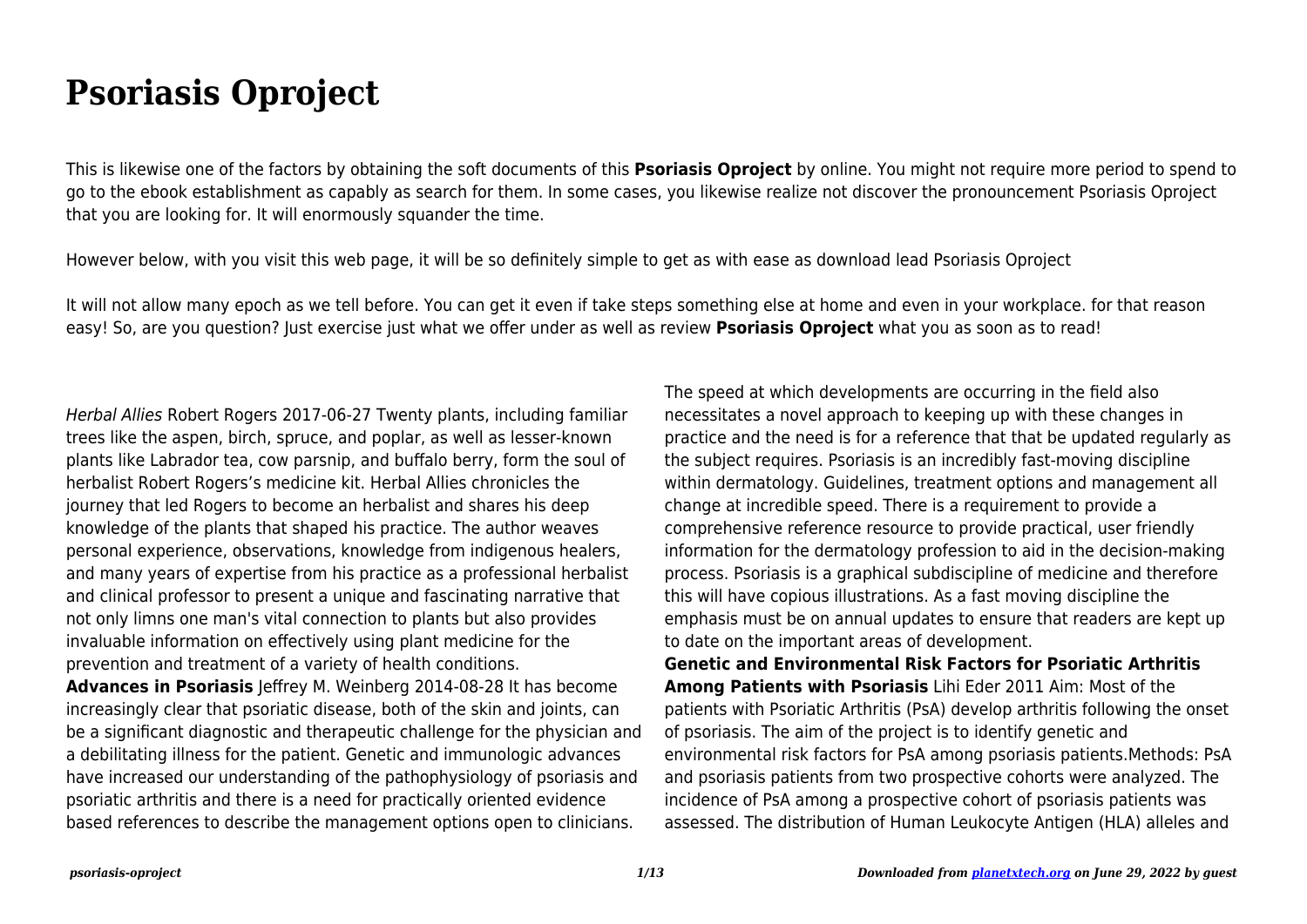Killer Cell Immunoglobulin like Receptors (KIRs) and their combinations was compared between PsA, psoriasis and healthy controls. In addition, the association between a wide range of environmental exposures and PsA was evaluated by comparing the frequencies of exposed individuals among patients with recent onset PsA and psoriasis. The association between smoking and PsA was further investigated. The prevalence of smoking was in PsA, psoriasis and the general population. The interaction between HLA-C\*06 and smoking was also tested.Results: The genetic analysis revealed several HLA-B alleles and HLA haplotypes that are associated with PsA compared to psoriasis and can potentially serve as independent markers for PsA. Furthermore, several combinations of KIR genes and their respective HLA ligands were also found to be associated with PsA compared to psoriasis. The incidence of PsA among psoriasis patients was found to be higher than previously reported and its rate was constant over time. HLA-C\*06 was associated with increased interval between psoriasis onset and PsA. Several environmental factors including occupational exposures, infections, injuries and smoking were associated with development of PsA. The prevalence of smoking was decreased among PsA patients compared to psoriasis. The interaction between HLA-C\*06 and smoking was found to be significant.Conclusions: Genetic and environmental factors are associated with the development of PsA in patients with psoriasis. These factors may serve as specific markers to identify psoriasis patients at increased risk for PsA.

**Biologics for Psoriasis in Iraq** Omar Al-Janabi 2012 Introduction of these drugs in treating patients with psoriasis in some of the hospitals in Baghdad will help those patients a lot, improving their quality of life and decreasing the morbidity caused by psoriasis and many of the conventional drugs used to treat it. They could be introduced for those for whom many of these conventional drugs are ineffective or contraindicated as a result of their effects on different organs of the body. The aim of this project is to explore the feasibility and the possibility of the introduction of biological drugs as one of the treatment options for psoriasis in Alkarama teaching hospital in Baghdad. This project has many objectives. Firstly, to assess the readiness of hospitals in Baghdad for the introduction of

biological drugs. Secondly, to try to establish the suitability of using biological drugs for psoriasis in Iraq. Thirdly, to decrease the cumulative side effects of conventional systemic antipsoriatic drugs by switching to biologics for a certain period of time as part of rotational therapy or combined therapy strategies.

Itch E. Carstens 2014-02-25 Advances in itch research have elucidated differences between itch and pain but have also blurred the distinction between them. There is a long debate about how somatic sensations including touch, pain, itch, and temperature sensitivity are encoded by the nervous system. Research suggests that each sensory modality is processed along a fixed, direct-line communication system from the skin to the brain. Itch: Mechanisms and Treatment presents a timely update on all aspects of itch research and the clinical treatment of itch that accompanies many dermatological conditions including psoriasis, neuropathic itch, cutaneous t-cells lymphomas, and systemic diseases such as kidney and liver disease and cancer. Composed of contributions from distinguished researchers around the world, the book explores topics such as: Neuropathic itch Peripheral neuronal mechanism of itch The role of PAR-2 in neuroimmune communication and itch Mrgprs as itch receptors The role of interleukin-31 and oncostatin M in itch and neuroimmune communication Spinal coding of itch and pain Spinal microcircuits and the regulation of itch Examining new findings on cellular and molecular mechanisms, the book is a compendium of the most current research on itch, its prevalence in society, and the problems associated with treatment.

**Textbook of Clinical Trials** David Machin 2007-01-11 Now published in its Second Edition, the Textbook of Clinical Trials offers detailed coverage of trial methodology in diverse areas of medicine in a single comprehensive volume. Praise for the First Edition: "... very useful as an introduction to clinical research, or for those planning specific studies within therapeutic or disease areas." BRITISH JOURNAL OF SURGERY, Vol. 92, No. 2, February 2005 The book's main concept is to describe the impact of clinical trials on the practice of medicine. It separates the information by therapeutic area because the impact of clinical trials, the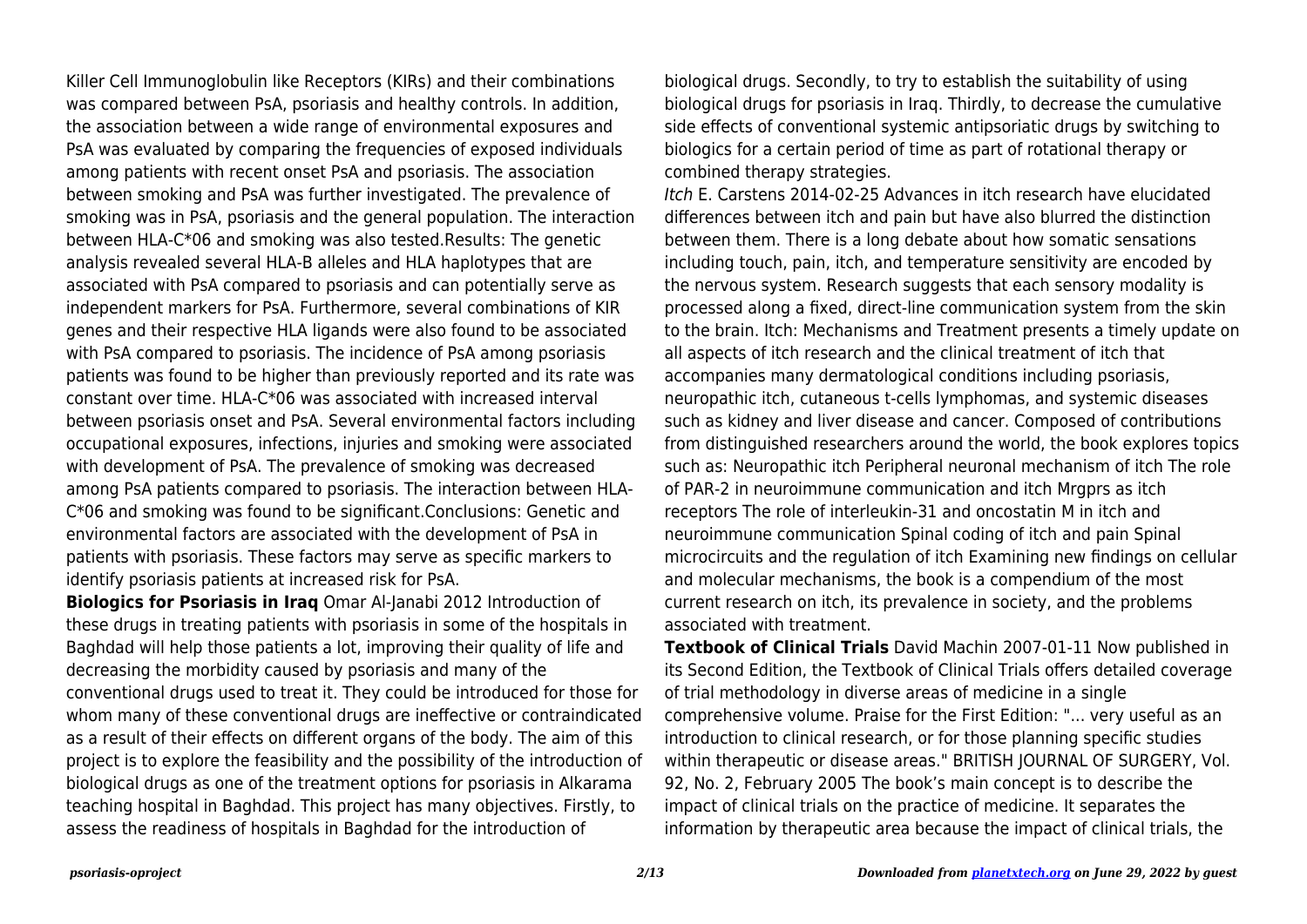problems encountered, and the numbers of trials in existence vary tremendously from specialty to specialty. The sections provide a background to the disease area and general clinical trial methodology before concentrating on particular problems experienced in that area. Specific examples are used throughout to address these issues. The Textbook of Clinical Trials, Second Edition: Highlights the various ways clinical trials have influenced the practice of medicine in many therapeutic areas Describes the challenges posed by those conducting clinical trials over a range of medical specialities and allied fields Additional therapeutic areas are included in this Second Edition to fill gaps in the First Edition as the number and complexity of trials increases in this rapidly developing area Newly covered or updated in the Second Edition: general surgery, plastic surgery, aesthetic surgery, palliative care, primary care, anaesthesia and pain, transfusion, wound healing, maternal and perinatal health, early termination, organ transplants, ophthalmology, epilepsy, infectious disease, neuro-oncology, adrenal, thyroid and urological cancers, as well as a chapter on the Cochrane network An invaluable resource for pharmaceutical companies, the Textbook of Clinical Trials, Second Edition appeals to those working in contract research organizations, medical departments and in the area of public health and health science alike.

**The Original Buddhist Psychology** Beth Jacobs, Ph.D. 2017-06-27 Drawing on decades of experience, a psychotherapist and Zen practitioner makes the Abhidharma--the original psychological system of Buddhism--accessible to a general audience for the first time. The Abhidharma, one of the three major text collections of the original Buddhist canon, explores the critical juncture of Buddhist thought and the therapeutic aspects of the religion and meditation. It frames the psychological system of Buddhism, explaining the workings of reality and the nature of the human mind. Composed of detailed matrixes and lists that outline the interaction of consciousness and reality, The Abhidharma explores the essence of perception and experience, and the reasons and methods behind mindfulness and meditation. Because of its complexity, the Abhidharma has traditionally been reserved only for academic or

monastic study; now, for the first time, clinical psychologist Beth Jacobs makes this dynamic, important text and its teachings available to general readers, using practical explanation, personal stories, and vivid examples to gently untangle the technical aspects of the Abhidharma. Jacobs' work illuminates this classic of Buddhist thought, highlighting the ways it can broaden and deepen our experience of the human psyche and offering profound insights into spiritual practice.

**Psoriasis—Advances in Research and Treatment: 2012 Edition** 2012-12-26 Psoriasis—Advances in Research and Treatment: 2012 Edition is a ScholarlyBrief™ that delivers timely, authoritative, comprehensive, and specialized information about Psoriasis in a concise format. The editors have built Psoriasis—Advances in Research and Treatment: 2012 Edition on the vast information databases of ScholarlyNews.™ You can expect the information about Psoriasis in this eBook to be deeper than what you can access anywhere else, as well as consistently reliable, authoritative, informed, and relevant. The content of Psoriasis—Advances in Research and Treatment: 2012 Edition has been produced by the world's leading scientists, engineers, analysts, research institutions, and companies. All of the content is from peer-reviewed sources, and all of it is written, assembled, and edited by the editors at ScholarlyEditions™ and available exclusively from us. You now have a source you can cite with authority, confidence, and credibility. More information is available at http://www.ScholarlyEditions.com/.

Evidence-Based Dermatology Michael Bigby 2014-06-05 Be sure your skin-care treatments have strong evidentialsupport Evidence-based Dermatology, Third Edition takes a uniqueapproach to clinical dermatology by emphasising use of only thehighest quality available evidence when treating people with skindiseases. Beginning with a toolbox introduction to the practice ofevidence-based dermatology, it then covers the application ofevidence for dermatological treatments across a wide range ofailments, including: • Common inflammatory skin diseases • Skin cancer, moles and actinic keratoses • Infective skin disease, exanthems and infestations • Disorders of pigmentation In addition, many of the rarer skin disorders are also includedso as to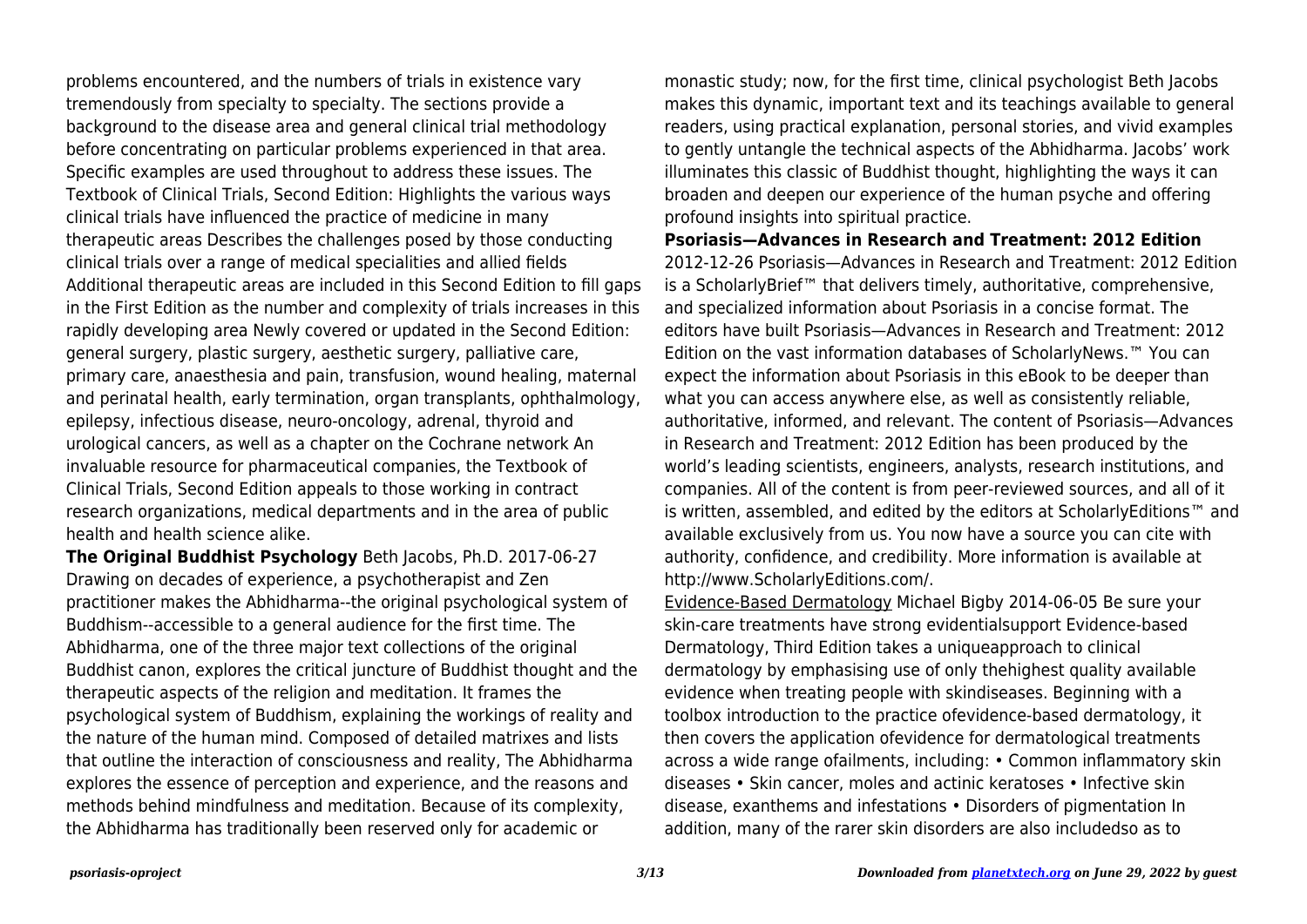provide comprehensive coverage of the topic. World-leading experts in dermatology follow a clinical approachfor each disease, and as well as providing their expert guidance onthe description and diagnosis of dermatologic disorders, they alsodiscuss common dilemmas that clinicians face when considering thebest approach to patient management. 'Key Points'accompany each chapter to provide a quick review of the mostimportant points. Clinically oriented and practically focused, Evidence-basedDermatology ensures that your treatments are entirelypatient-focused and fully supported by the very latest medicalevidence.

**Understanding Cell Heterogeneity in the Basal Layer of Human Epidermis** Christina Philippeos 2017 The Human Cell Atlas is an international initiative aiming at creating a comprehensive map of all cells in the human body. This project contributes to the Skin Atlas by attempting to resolve a population of interfollicular epidermal stem cells (IFE SCs), previously described as homogeneous. These cells are located in the basal layer of the epidermis, which is distinguished by high expression of a6-integrin. We used this marker to enrich keratinocytes from human skin for basal cells and perform single-cell RNA sequencing.We found three transcriptionally distinct populations of basal keratinocytes. Two of them expressed classic basal layer markers KRT5, KRT14. The differences between these stem cells were driven by genes associated with immunomodulatory function (CCL2, CXCL14, POSTN). The third population of basal keratinocytes was enriched in markers of early stem cell commitment (KRT10, DMKN). The three groups formed a continuous trajectory after pseudotime reconstruction, reflecting differentiation of IFE SCs.We used the same approach to address changes that IFE SCs undergo in psoriasis, an auto-immune disease characterized by skin inflammation and keratinocyte hyperproliferation. We found that basal cells from psoriatic epidermis also have two stem cell subpopulations and one group with the early differentiated signature. The latter was expanded from 8% in healthy skin to 33% in psoriasis. We were also able to identify sub-populations of stem cells that are specific to healthy and disease skin and found non-linear pseudotime trajectory of

basal cells in psoriasis, suggesting a stem cell state switch in disease. In conclusion, the Skin Atlas is founding new insights in the epidermal stem cell compartment in healthy and diseased skin.

**Public Anthropology** Edward J. Hedican 2016 Contemporary anthropology has changed drastically in the new millennium, expanding beyond the anachronistic study of "primitive" societies to confront the burning social, economic, and political challenges of the day. In the process, anthropologists often bump up against issues that require them to take a public position--issues such as race and tolerance, health and well-being, food security, reconciliation and public justice, global terror and militarism, and media in the emerging global electronic community. In Public Anthropology, Edward J. Hedican provides readers with an opportunity to explore contemporary anthropological research as well as the more public issues that anthropologists must engage with as they conduct that research, while encouraging them to think about how involved anthropologists should be in these issues.

Characterizing Microemulsion Formulations and Their Stability for Topical Delivery of Prodrugs Zaheen Nafi Sala Uddin 2021 Psoriasis is a chronic and common disease of the skin that is characterized by epidermal hyperplasia, altered keratinocyte differentiation, dilated vasculature in the dermis, and infiltration of leukocytes into both the epidermal and dermal layers of the skin. This autoimmune disease involves the acceleration of the life cycle of skin cells (keratinocytes) resulting in inflammation and plaques. Therapies for treating psoriasis are aimed at suppressing hyperproliferation of keratinocytes and tempering the activation of the immune cells.Treatment modalities used for managing psoriasis involve single agents or combination therapies delivered topically to the skin or administered systemically. 5-Aminolevulinic acid (ALA) is a drug that is used in combination with light (referred to as photodynamic therapy, ALA-PDT) to suppress hyperproliferation of keratinocytes and reduce plaques inpsoriatic skin. ALA is applied to the affected skin, however, due to its hydrophilic properties, absorption into the skin layers is limited. Prodrugs of ALA have been used to increase skin penetration. Mycophenolic acid (MPA) has also been used to suppress the immune response and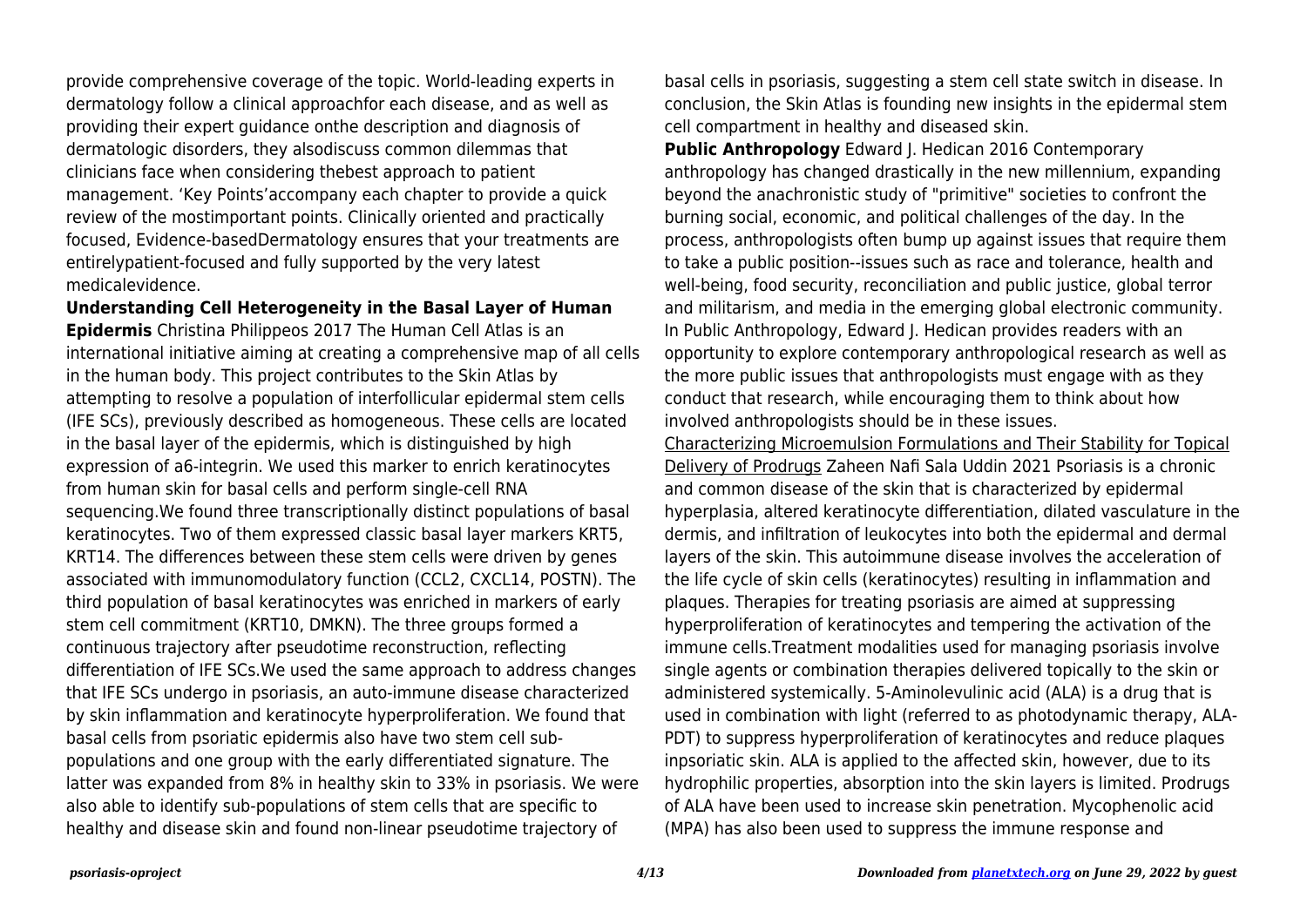inflammation in psoriatic skin. Our lab is interested in developing topical combination therapies for treating psoriasis to limit hyperproliferation of skin cells and suppress inflammation using co-drugs derived from ALA and MPA.This thesis project is focused on developing topical microemulsion (ME) formulations for prodrugs and co-drugs of ALA. A model prodrug of ALA, aminolevulinic acid benzyl ester (ALA-BE) was used in these studies, with the eventual aim of using these developed formulations to deliver codrugs of ALA and MPA to the skin. Our hypothesis is that MEformulations are suitable vehicles to efficiently deliver prodrugs and co-drugs of ALA to the viable layers of the skin.Our hypothesis was tested using two specific aims. In the first specific aim, a series of loaded and unloaded ME formulations were prepared and characterized for thermodynamic stability, particle size and polydispersity index. ME formulations were composed of isopropyl myristate (IPM) as the oil phase (O), a mixture of Tween 80, Span 80 and 1,2-octanediol (3:2:1.2) as surfactant blend (SB), and deionized water (H2O) as the aqueous phase with ratios ranging from (Oil: Surfactant Blend) 1:9 to 9:1 was prepared with the addition of different amounts of water following aqueous titration method. Among the stable ME (Oil: Surfactant Blend) 9:1, 8:2 and 3:7 ratios were selected to load with theALA-BE prodrug. Each mixture was visually inspected for stability and categorized using the Winsor classification system. Pseudo ternary phase diagrams were prepared to characterize the ME compositions according to Winsor classification and provide more detail about series of interactions between the components in ME. Particle sizemeasurement is critical before topical or transdermal delivery is attempted. The average particle size of stable microemulsion ALA-BE formulations was found to be in the range of 50-200 d.nm and formulations composed of 88.07, 45.6 and 29.7 d.nm average particle size were selected for skin permeation studies.Suitable mobile phases were tested for ALA-BE and isocratic mobile phase of methanol, deionized water and acetonitrile (6:3:1) was selected. HPLC conditions were identified, and a method was then developed for ALA-BE and its metabolic product benzyl alcohol (BzOH). The peak area corresponding to ALA-BE and BzOH was recorded and calibration curves for both were obtained

using HPLC analysis at six different concentrations in the range of 1.0-50.0 μM.For specific aim 2, cutaneous penetration and stability of the model prodrug (ALABE) in selected ME formulation was determined. Accumulation of the formulated ALABE in MEs in the viable skin layers was assessed using frozen porcine skin specimens in Franz diffusion cell apparatus as the model. ALA-BE loaded preparation (O:SB of 8:2) with 88.07 d.nm particle size was selected and skin accumulation was assessed. Extraction solvent (Mobile phase) was used to extract ALA-BE and its metabolic products out of the skin compartments and accumulation in each compartment of skin was verified and quantified at 2, 4 and 8 hours using HPLC analysis. Results from the skin penetration studies with porcine skin demonstrated that ALA-BE accumulated in the viable layers with 9.90 % of ALA-BE formulation at 2 hours, and at 4 hours, 17.64% ALA-BE accumulated in SC whereas at 2 hours 1.22% and at 4 hours 1.26% penetrated in the ED layers of the skin. Complete hydrolysis of ALA-BE to ALA was observed in the ED layer suggesting that esterases in the viable ED layer of skin are likely responsible for hydrolysis of ALA-BE. Concentrations of ALA-BE and metabolite of ALA-BE, ALA and BzOH in the ED layer of the skin were approximately the same at all time points. Hydrolysis of the ALA-BE in these experiments was investigated bymonitoring for BzOH in the skin layers. As ALA-BE is 100% hydrolyzed to ALA in the ED layer, thus these data show that ALA-BE with the right ME formulation is able to deliver an increasing amount of the active drug (ALA) to the ED layer. The experimental work performed and described for this thesis established that prodrug of ALA incorporated into stable ME formulations can be used to topically deliver ALA to the viable layer of the skin to combat hyperproliferation of keratinocytes and other complications of psoriasis. The efficacy of this formulation along with the othersformulated previously will be explored further to determine their use for a co-drug development of MPA or MTX with 5-ALA in the future. Prodrug Therapy for the Treatment of Psoriasis: Formulation, Stability and Drug Delivery to the Skin Ritu S. Vadgama 2018 Psoriasis is a chronic autoimmune disease that is characterized by premature maturation and hyperproliferation of keratinocytes, and inflammation. Mycophenolic acid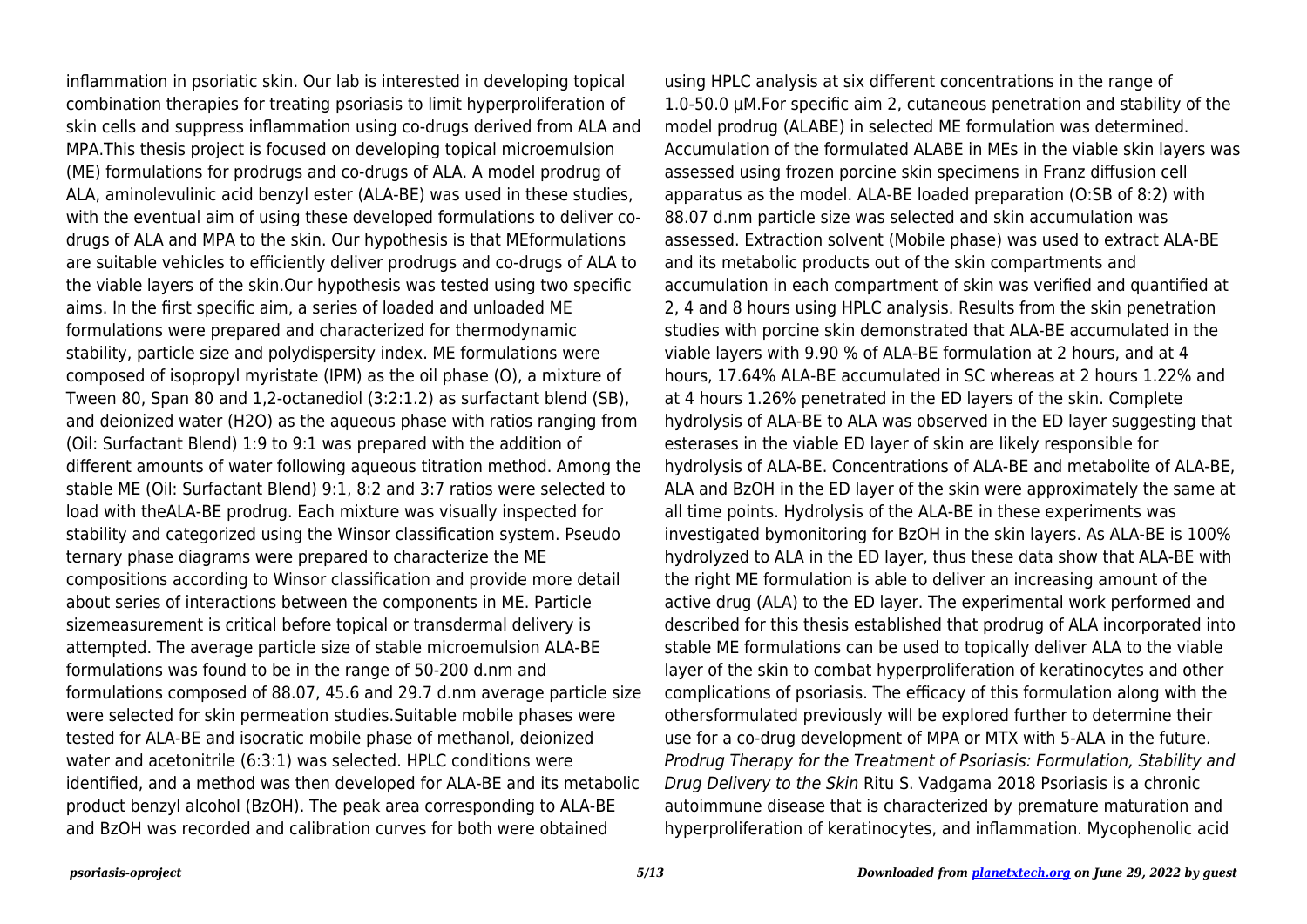(MPA) is an immunosuppressant that targets inflammation through inhibition of inosine monophosphate dehydrogenase (IMPDH) and other mechanisms. 5-Aminolevulenic acid (5-ALA) is a drug used in photodynamic therapy and is cytostatic towards hyperproliferating keratinocytes. We have formulated MPA, 5-ALA and methyl ester prodrugs of MPA and 5-ALA, methyl mycophenolic acid (MPA-ME) and methyl 5 aminolevulenic acid (MAL) respectively, as model compounds to develop stable microemulsions (MEs) as vehicles for topical delivery. The eventual aim is to use these MEs to deliver co-drugs of MPA and 5-ALA to the skin as novel combination therapies to treat psoriasis.The specific aims of this project were to develop the MEs, characterize the formulations by particle size and viscosity, evaluate stability of the ME and the drugs in the ME formulations, to determine drug delivery into the viable skin layers and to monitor hydrolysis of the prodrugs in the skin. ME formulations composed of IPM as the oil phase, a mixture of Tween 80, Span 80 and 1,2 octanediol as surfactant blend, and deionized water (DI) as the aqueous phase were prepared and selected formulations were monitored for stability and characterized by particle size and viscosity. Hydrolytic stability MPA-ME was monitored in the ME formulations by HPLC. Drug delivery of the formulated drugs in MEs into the viable skin layers was assessed using intact, porcine skin specimens and drug penetration was quantified at 2, 4, 8, 12 and 24 hours using HPLC analysis. Hydrolysis of MPA-ME the skin was also monitored and quantified.MEs used for formulating the drugs were composed of IPM as the oil phase (based solubility of the drugs) with low water content (1%) to minimize hydrolysis of prodrugs in the formulations. All of the drug-loaded ME formulations were physically stable for 24h, but ME formulations of MPA, 5-ALA and MAL phase separated, or drug precipitated from the formulation after 1 week. The MPA-ME formulation was physically stable for 1 week and no evidence of hydrolysis of the ester in the formulation was detected. The range of average particle sizes of drug-loaded ME formulations (1%) was found to be 25.7-102.9 d.nm and the viscosities ranged from 3.65- 8.88 cP.Results from the skin penetration studies with porcine skin demonstrated that both MPA and MPA-ME penetrated into the viable

layers of the skin. At 2h for 1% MPA formulation, 1.23% of drug penetrated in SC and 4.96% drug penetrated in the ED layers of the skin, as opposed to 12.41% in SC at 24h and 60.05% in ED at 24h. Complete hydrolysis of MPA-ME to MPA was observed in the ED after only 2h., suggesting that esterases in the skin are likely responsible for hydrolysis of the prodrug as the ester was hydrolytically stable in the formulation before application. Concentrations of MPA and MPA-ME in the ED layer of the skin was approximately the same at 2h-12h (37-227nmols/cm2, but at 24h, significantly more MPA-ME was detected in the ED layer (4.2 μmols) compared with MPA concentrations (1.04 μmols). MPA-ME is 100% hydrolyzed to MPA in the ED layer, thus these data show that the prodrug, formulated in ME-A, delivers more of the active drug (MPA) to the ED layer than the parent drug formulated in the same delivery vehicle. However, skin integrity was not assessed after 24h and the significant increase in drug concentrations at the 24h timepoint may be due to deteriorating barrier function of the skin.Overall, the drugs; MPA, 5-ALA and MAL; were successfully formulated as stable topical MEs and are stable for at least 24 hours. MPA-ME was stable for at least 1 week. No hydrolysis of the drugs was seen in the formulations. The drugs penetrated and accumulated into the skin layers in sufficient concentrations. The ester prodrug MPA-ME was hydrolyzed in the skin layers releasing the parent compound MPA possibly enabling it to exert its action. The efficacy of these formulations followed by their use for a co-drug development of MPA and 5-ALA will be explored in the future.

**Global Report on Psoriasis** World Health Organization 2016-02-15 This WHO Global report on psoriasis brings the public health impact of psoriasis into focus. The report is written to help raise awareness of the range of ways that psoriasis can affect peoples' lives. It intends to empower policy-makers with practical solutions to improve the health care and social inclusion of people living with psoriasis in their populations. The report highlights that much of the suffering caused by this common and complex disease can be avoided. Improving access to early diagnosis and appropriate treatment for psoriasis requires universally accessible health-care systems that provide people-centered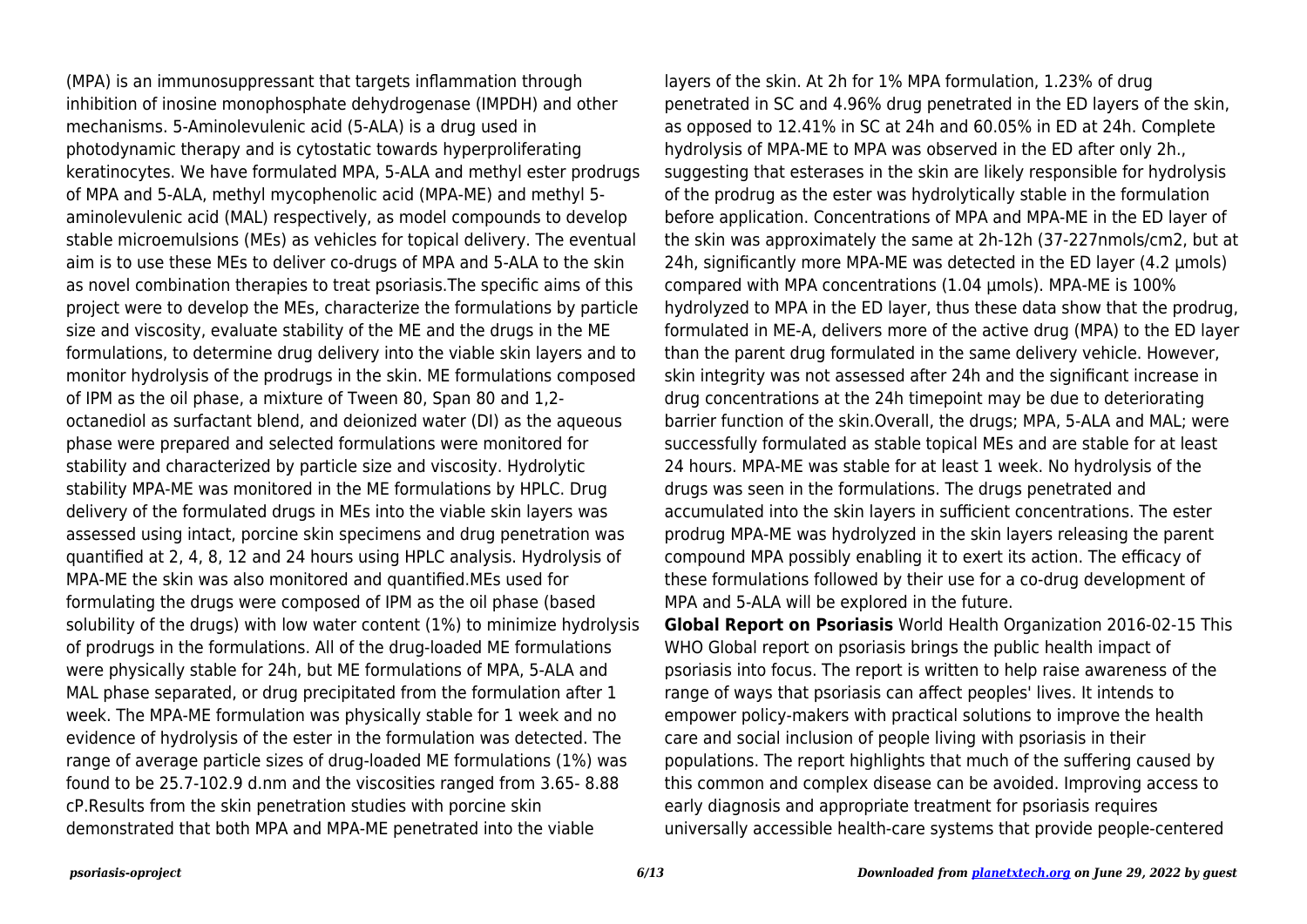care for patients with complex, lifelong conditions. Governments also have a key role to play in seeking to address the unnecessary social consequences of psoriasis by the challenging the myths and behaviors that lead to the exclusion of patients from healthcare settings and daily life.

**John the Physician's Therapeutics** Barbara Zipser 2009 The "Therapeutics" of John the Physician is a medical handbook from the thirteenth century, holding important new evidence on medicine as craft. Of particular interest is a vernacular version of the text, which also contains a commentary. Here, an unknown reviser vividly describes cases and medical procedures, a type of knowledge rarely encountered in scholarly texts. In the present volume, the "Therapeutics" is published for the first time, along with a translation and an introduction to the topic. Apart from insights into medical history, the text also yields a large quantity of new material on the medical terminology used in everyday language and brings to life the development from ancient to modern Greek. The editorial technique may be of interest to those working on digital humanities.

Occasional Publication 1988

Evidence-Based Dermatology Hywel Williams 2009-01-22 Evidence-based Dermatology, Second Edition is aunique book in the field of clinical dermatology. Written andedited by some of the world's leading experts inevidence-based dermatology, it takes a highly evidence-basedapproach to the treatment of all major and many of the less commonskin conditions. The toolbox at the beginning of the book explaining how tocritically appraise different studies, along with the comprehensivereviewing and appraisal of evidence in the clinical chapters makesthis book distinctive in its field as do the

treatmentrecommendations which are based on the discussion of the bestavailable evidence using a question-driven approach and a commonstructure on dealing with efficacy, drawbacks and implications forclinical practice.

**Identification and Mapping of a CNV Associated with Psoriasis** Alvin Lone Chen 2011 My project involves looking at sequence variation among individuals. Recent studies have shown that CNVs encompass a larger source of variation than SNPs, with 12% of the human genome thought to contain CNVs. CNVs are a form of structural variation, greater than 1kb, that is found in a variable number of copies in the human genome. The goal of my project is to accurately characterize and define a CNV that is implicated with hair type and disease susceptibility. We have thus far not seen an association between CNV with hair type among the hair morphogen genes tested so far including BMP6 and WNT3 in a small sample study. Psoriasis has a known genetic component that has been linked through Genome Wide Association Studies to a region on chromosome 6p21.3. Through previous studies, this region is composed of many genes with SNP markers that have been associated with psoriasis patients. Of these genes, we have thus far analyzed BDEF4, PSORS1C1, and CDSN. Buccal swabs from 28 psoriasis and 8 control patients were collected. Utilizing qPCR analysis we have observed no significant change in copy number from BDEF4 but a reproducible 2-fold reduction of an intronic region of PSORS1C1 in psoriasis patients. A closer look at this region revealed that it also contained an exon of CDSN on the reverse strand. Furthermore, analysis on the remaining portion of exon 2 of CDSN revealed a consistent decrease among afflicted patients with this copy number variant in 19 out of 28 psoriasis patients.

Moderate to Severe Psoriasis, Fourth Edition John Y. M. Koo 2014-03-18 Written by experts in the dermatology field, this new fourth edition of Moderate-to-Severe Psoriasis discusses the current use of biologics and other pharmacologic and phototherapy treatments for moderate-to-severe psoriasis. Illustrated with high quality color figures, this standalone text emphasizes safe and effective treatments for the psoriasis patient that are perfect for the dermatologist in daily practice. New to this edition are chapters on day treatment programs, new agents, erythrodermic and pustular psoriasis, special populations, and pharmacogenetics. SONAR - Ultrasound Scoring in Rheumatoid Arthritis, Spondyloarthritis and Psoriasisarthritis Giorgio Tamborrini 2019-08-27 SONAR (Swiss Sonography Group in Arthritis and Rheuma- tism) is a musculoskeletal ultrasound expert group founded in 2008. The group has developed a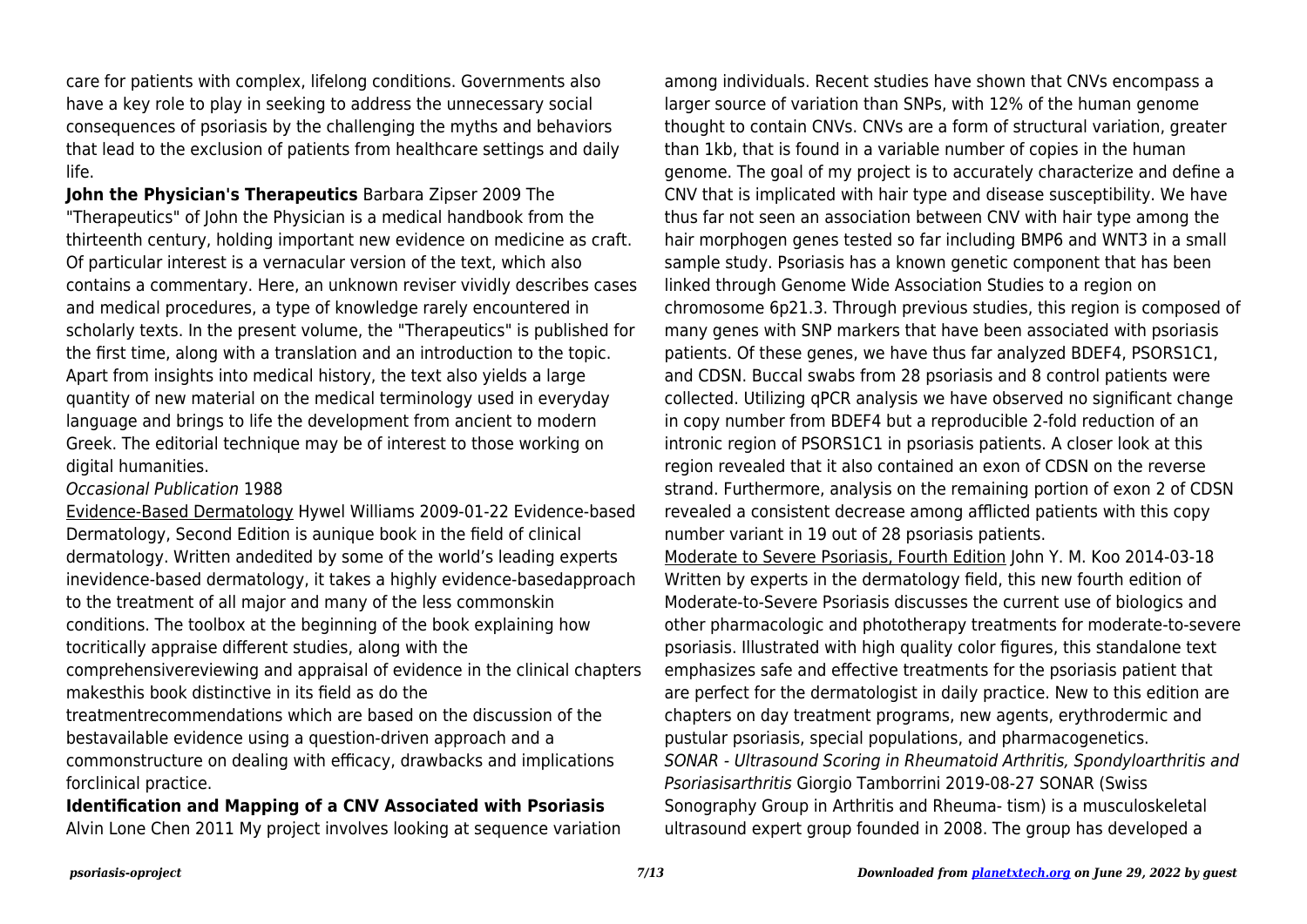semi-quantitative score for Rheumatoid Arthritis using modified OMERACT criteria for synovitis, tenosynovitis and erosions. The score in- cludes B mode and Powerdoppler mode in finger joints, wrists, elbows and knees, an erosion and tenosynovitis score and ad- ditional cartilage measurement in selected joints. 2015 we developed and introduced a semi-quantitative score for hip involvement in Spondyloarthritis and started teaching the score to rheumatologists nationwide (Sonar-Hip or CoxSo- nar Score). Since 2008 we promote musculoskeletal ultrasound (msus) in the management of RA patients to increase the role of msus in RA and to improve patient outcomes. The So- nar-group offers msus courses to improve practical skills. The scientific commitee of the Sonargroup works with and supports the SCQM (www.scqm.ch) In 2018, the SONAR group has decided to focus more on the use of ultrasound in psoriatic arthritis and spondylarthitis. We have started a project concerning the implementation of a newly defined ultrasound enthesitis score in the registry. A preliminary score based on the OMERACT definition of ultra- sound elementary lesions observed in inflammatory enthesitis has been developped. The implementation process into SCQM has been finalyzed in 2019 followed by a validation study and teaching courses.

Ophthalmic Imaging Christye Sisson 2017-12-06 Ophthalmic Imaging serves as a reference for the practicing ophthalmic imager. Ophthalmic imaging combines photography and diagnostic imaging to provide insight into not only the health of the eye, but also the health of the human body as a whole. Ophthalmic photographers are specialists in imaging through and in the human eye, one of the only parts of the body where the circulation and nervous system is visible non-invasively. With technical perspective as context, this book will provide instructional techniques as well as the background needed for problem solving in this exciting field. The book covers all aspects of contemporary ophthalmic imaging and provides image support to ophthalmologists and sub-specialties including retinal specialists, corneal specialists, neuro-ophthalmologists, and ocular oncologists. This text serves as a reference for the practicing ophthalmic imager, or to imagers just getting started in the field.

## **Characterisation of Rare Genetic Variants Conferring**

**Susceptibility to Psoriasis** Alexandros Onoufriadis 2012 Psoriasis is an immune-mediated skin disorder that is inherited as a complex trait. Although genome-wide association studies (GWAS) have identified a number of common disease susceptibility alleles, a substantial fraction of psoriasis heritability remains unexplained, suggesting the possibility that rare variants may also be pathogenic. The aim of this project was to further investigate this hypothesis and explore different approaches to the identification of rare susceptibility alleles. A candidate gene approach was initially undertaken, through the re-sequencing of RNF114, a gene that had been associated with psoriasis in various GWAS. This led to the identification of four novel promoter variants (c.-66OA, C.-64OA, C.-41OT and c.-9A>C) which collectively demonstrate significant association with the disease (P 0.01). The functional characterisation of two representative substitutions showed that they both affected Spl binding as well as RNF114 promoter activity. In the second part of the study, a positional cloning approach was applied to the analysis of a multigenerational psoriasis pedigree, where the disease appeared to segregate as an autosomal dominant trait. Tentative evidence for linkage (LOD -2) was obtained for two regions on chromosomes 2p21 and 15q25. However, next-generation sequencing of an affected family member failed to identify any pathogenic mutation within the above intervals. In the final part of the study, five unrelated patients affected by a rare and severe variant of psoriasis (generalised pustular psoriasis) were analysed by whole-exome sequencing. .Arg48Trp) of the IL36RN gene, which encodes a protein antagonizing the activity of IL-36 /tokines. An ex-vivo analysis of patient cells demonstrated a marked increase in cytokine reduction upon IL-36A stimulation, suggesting that GPP mutations may affect the antiiflammatory function of IL36RN. While this work suggests that rare variants are likely to contribute to the lathogenesis.

Epsom Salt Chris Kancel 2016-08-26 Epsom Salt Is Here To Help You! Get to know the Magic Mineral, Epsom salt.Here, You'll read about what Epsom salt is, what the various applications of Epsom salt are and about its miraculous benefits. Plus, we will provide you with the 33 top Epsom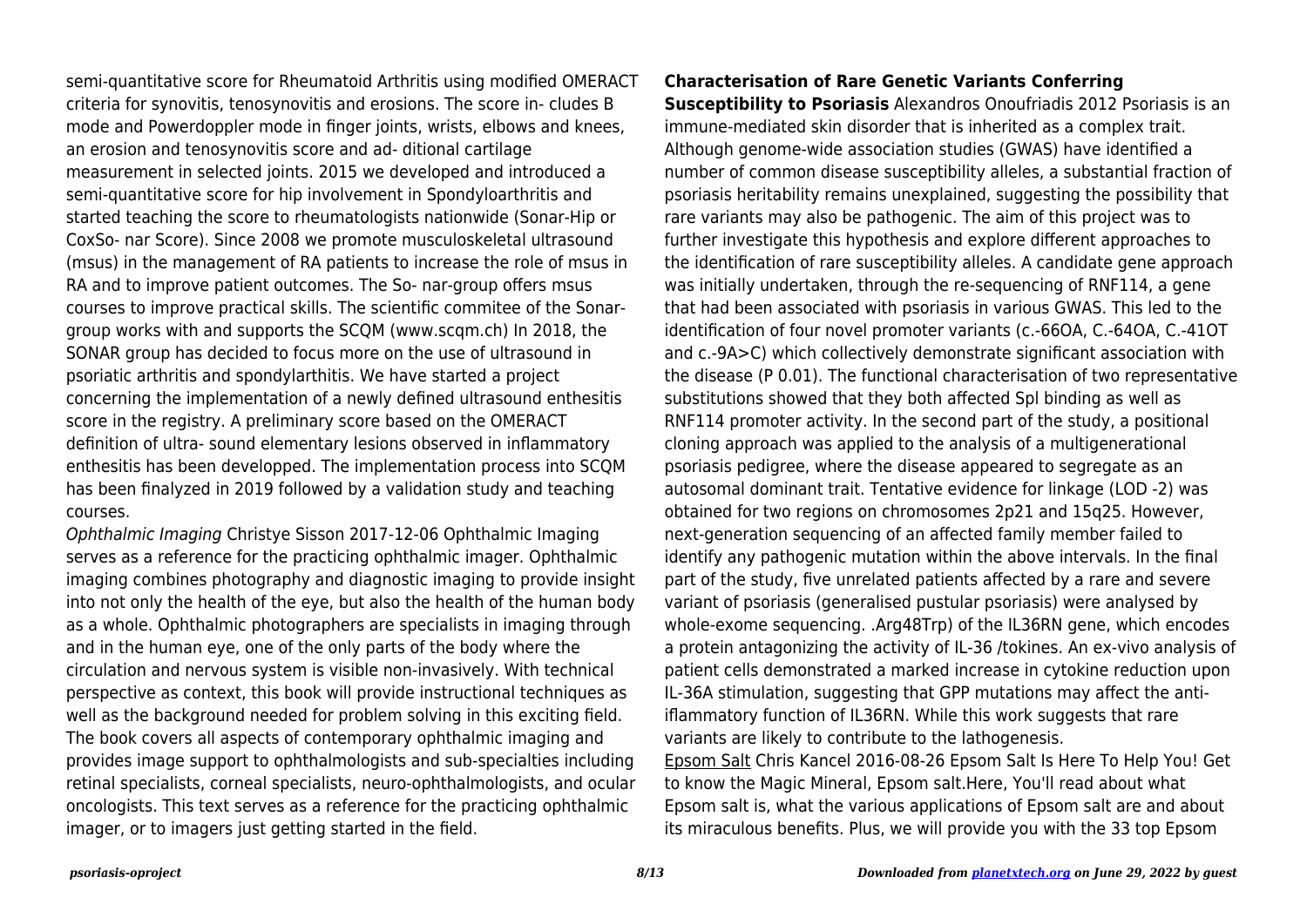salt recipes that are super easy to follow at home.Epsom salt or Magic mineral is a truly amazing substance, it was discovered long before people were very looking after their health and wellness, and has been known as a 'Magic Mineral' Ever since, you might be wondering why; Well, because Epsom salt is able to; Improve your physical condition Help you lose weight Improve the quality of your muscles and skin Support your personal health Improve your feeling of well being Fight various diseases and conditions Boost the growth of trees, flowers and your lawn Clean your house And much, much more..! Right here you can learn how to use this magic mineral in your day-to-day life!Grab a copy of the book for only \$2.99 and discover this all-round Magical substance can do for your health, skin and garden!

**Dermatological Drug Development** Tomoko Maeda-Chubachi 2020-09-18 This book uniquely summarizes approaches to developing dermatological drugs in a regulated environment from the perspective of the pharmaceutical industry. It brings together the insights of skilled and experienced industry experts to reveal the complexities of dermatological drug development, covering topical, oral, and biologic drugs. This book fills an important gap, as there is currently no other textbook addressing dermatological drug development, explaining and illustrating why unique nonclinical and clinical studies are necessary and how they are typically designed and conducted. The drug development process is also an evolving strategy that is characterized by communicating, negotiating, and agreeing with regulatory agencies, such as FDA (US), EMA (EU), and PMDA (Japan).

**Dual Role of CARD14 in Skin Inflammatory Diseases** Alon Peled 2017 Atopic dermatitis (AD) is a highly prevalent chronic inflammatory skin disease that is known to be, at least in part, genetically determined. Mutations in caspase recruitment domain-containing protein 14 (CARD14) have been shown to result in various forms of psoriasis and pityriasis rubra pilaris. In this research project, we aimed to identify rare DNA variants conferring a significant risk for AD through genetic and functional studies in a cohort of patients affected with severe AD. Whole exome and direct gene sequencing revealed in 4 patients 2 rare heterozygous

missense mutations in the gene encoding CARD14, a major regulator of nuclear factor u03baB (NF-u03baB). A dual luciferase reporter assay demonstrated that both mutations exert a dominant loss-of-function effect and result in decreased NF-u03baB signaling. Accordingly, immunohistochemistry staining showed decreased expression of CARD14 in patients' skin, as well as decreased levels of activated p65, a surrogate marker for NF-u03baB activity. CARD14-deficient or mutant-expressing keratinocytes displayed abnormal secretion of key mediators of innate immunity. Interestingly, CARD14 expression was also found to be reduced in the skin of patients with sporadic atopic dermatitis. In conclusion, while dominant gain-of-function mutations in CARD14 are associated with psoriasis and related diseases, dominant loss-of-function mutations in the same gene are associated with a severe variant of AD.

**Dermatological Atlas of Indigenous People** Marcos Cesar Florian 2017-09-07 Skin diseases are highly prevalent among indigenous people, leading to low mortality but greatly impacting their quality of life. Such diseases can be observed in indigenous people; both those living in isolated communities and those who have since been urbanized to some degree share a common characteristic of presenting different clinical patterns than non-indigenous individuals. These specificities necessitate a special approach when diagnosing dermatologic diseases in indigenous people. However, these considerations are rarely discussed in standard dermatology books. This Atlas addresses that gap by providing specific materials for professionals involved in the health of indigenous people, especially with those who live either alone or in remote areas. It offers a comprehensive overview of the most common skin diseases in specific tribes, providing a full clinical guide on the dermatologic signs and symptoms in these individuals. Additionally, the book complements the clinical standpoint with an anthropologic perspective, examining the impact of dermatologic diseases in indigenous people and the different meaning of these diseases in their lives. Most of the material presented in this Atlas was collected in the Xingu Program, a project created in 1965 by the Federal University of São Paulo, Brazil, and devoted to providing medical care to indigenous people from the Upper Xingu region, in the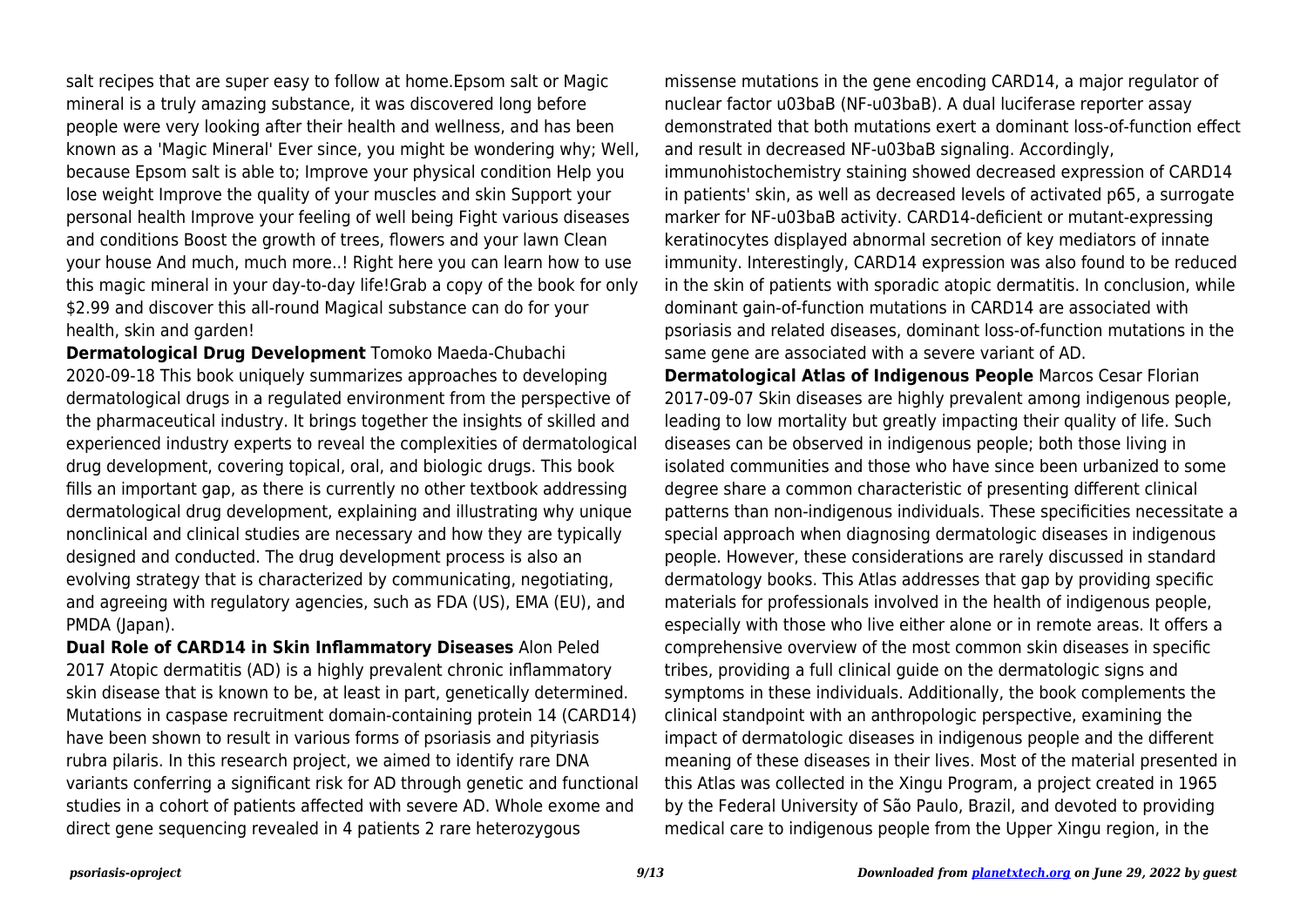heart of the Amazon rainforest. Thus, the content is primarily applicable to South American indigenous people. However, the common characteristics of the isolation and non-urbanization of these communities, as well as the anthropologic perspective adopted here, allow the content to be extrapolated to other indigenous peoples worldwide. This Atlas will be a novel and valuable resource for health professionals who work with indigenous peoples, especially in geographic areas where dermatologists are not always readily available. Research Grants Index National Institutes of Health (U.S.). Division of Research Grants 1973

## **Research Portfolio** Clodagh Mullan 2001

**The Efficacy of 0.1% Tacrolimus Ointment Compared with Clobetasone Butyrate 0.05% Ointment in Patients with Facial, Flexural Or Genital Psoriasis** Christine Elizabeth Kleyn 2009 The Preformulation and Formulation Development for Transungual Delivery of Antifungal Drug Ciclopirox Olamine Biji Palliyil 2013 Onychomycosis also known as dermatophytic onychomycosis is the fungal infection of the toenails and fingernails, characterized by discoloration and thickening of the nail and involves the nail plate, nail bed and nail folds. The disease is more than a cosmetic problem, as it severely impacts the patient's quality of life. Onychomycosis is an opportunistic infection in special subpopulations of patients suffering from diabetes, psoriasis, HIV/AIDS etc. The current treatment strategies involve systemic delivery of oral antifungal agents including azoles (e.g. itraconazole) and allylamines (e.g. terbinafine hydrochloride) which are delivered to the nail plate from the nail bed. More recently, topical delivery of drugs including amorolfine and bifonazole/urea (available outside the United States) and Penlac® nail lacquer (ciclopirox) topical solution, 8%, available in the US are an alternative treatment option to the oral antifungal agents. Topical delivery of antifungal agents through the human nail offer several advantages over oral therapy including lower incidence of adverse events and lower potential for drug-drug interaction with drugs used to treat diabetes, HIV/AIDS and psoriasis. The objectives of this project were to: 1) To determine the critical factors affecting the delivery of ciclopirox

olamine across the human nail, 2) To screen and select penetration enhancer(s) specific for ciclopirox olamine delivery into the target tissue(s) and 3) To develop a novel transungual formulation containing ciclopirox olamine (CPO) and penetration enhancer(s) for transungual delivery. Ciclopirox olamine, the salt form of the free acid of ciclopirox was used in the study to develop a novel transungual patch formulation and skin and nail permeation from the patch formulation was compared to Penlac® nail lacquer. Various factors such as drug partitioning into the healthy and infected toenail, drug-keratin binding, lateral diffusion, drugepidermal binding and the formulation components, all play a role in achieving optimum drug penetration and permeation through the nail. Understanding the interplay of these factors helped in the development of an effective topical formulation which was observed to be superior to Penlac® nail lacquer in the in vitro studies. Most cases of onychomycosis show infection and inflammation of the nail folds (skin surrounding the nails). Therefore for an efficient treatment of OM, the antifungal drugs must be delivered to two target tissues - human nail and the nail folds. The major challenges in developing a topical formulation for treatment on OM are: a) Achieving antifungal drug minimum inhibitory concentration (MIC) in the epidermis of the nail folds. b) Enhancing penetration and permeation of the antifungal drug across the human nail to reach the nail bed and achieve the necessary MIC (tissue underneath the nail). Twelve chemical penetration enhancers (PEs) were screened for their ability to enhance ciclopirox olamine accumulation into the nail folds and permeation through the nail. Propylene glycol (PG) enhanced the levels of the drug in the epidermis of the skin while limiting its permeation across the skin. Thiourea (TU) was selected as the best enhancer to increase ciclopirox olamine penetration into the nail. The diffusion of the antifungal drug across the human nail was studied in vitro using human cadaver toenails mounted in Franz diffusion cells. Pressure sensitive adhesives (PSA) belonging to the polyisobutylene, polysiloxane and polyacrylate classes of adhesives were screened to develop a monolithic drug-inadhesive-type nail patch. The in vitro release of CPO from the PSA patches were limited and did not improve in presence of hydrophilic plasticizer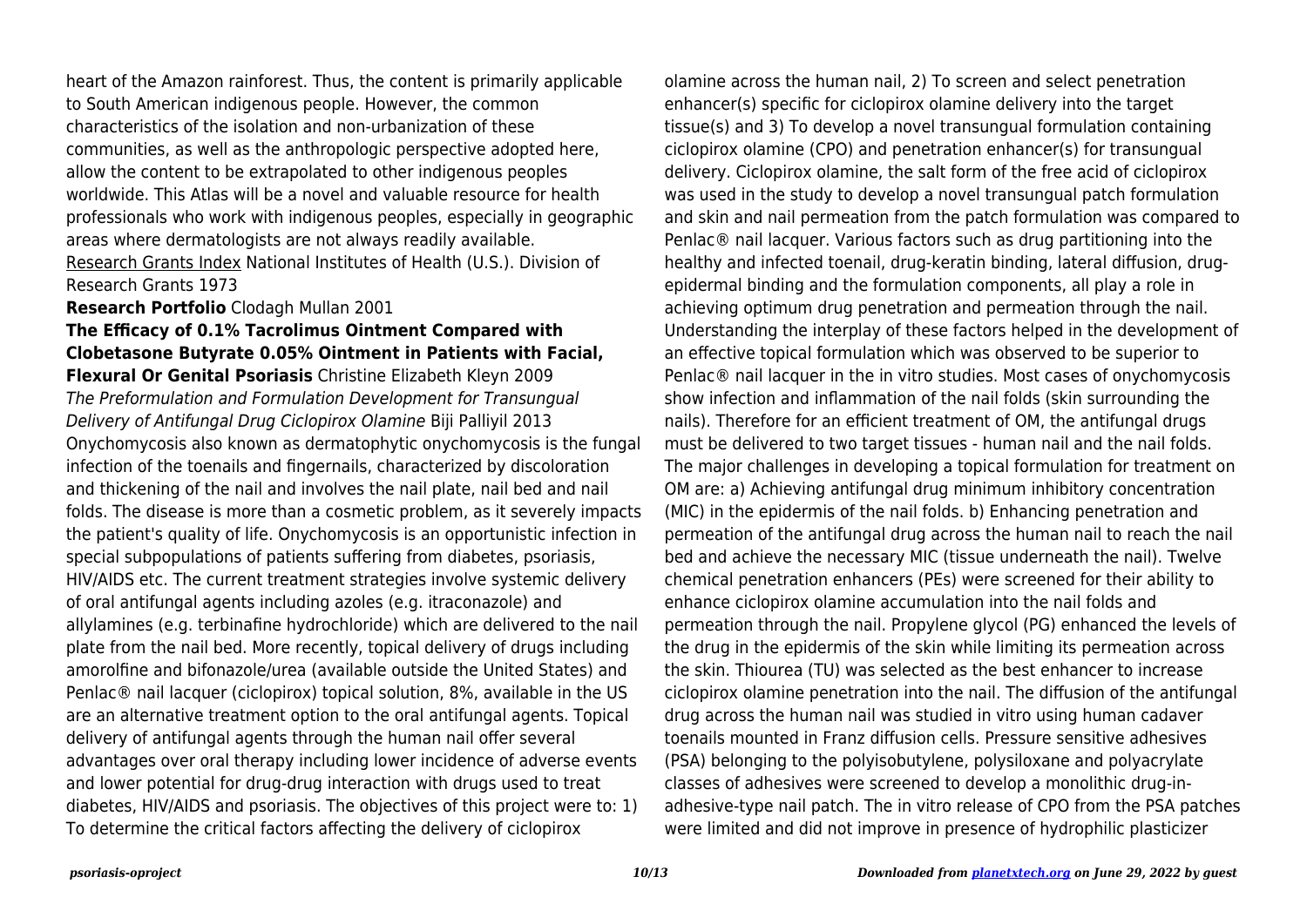(propylene glycol) and hydrophobic plasticizers (triacetin and triethyl citrate). Increasing the concentration of TU from 1 % to 10 %, lead to its crystallization in the dry patches. Therefore a change in the patch design was recommended. Other hydrophilic polymers including Polyoxyethylene (POLYOX®) and hydroxyl propyl methyl cellulose (HPMC) were also screened to develop a modified drug-in-hydrophilic matrix patch design. The patch was designed to incorporate CPO, PG and TU in the polymer matrix overlaid on a non-occlusive backing membrane cast with polyacrylate PSA. The HPMC films showed the best drug release profile with 80 % release in 2 to 4 hours using a USP apparatus 5. These patches were characterized for drug penetration into the skin and nail permeation. Penlac® nail lacquer was used as the comparator control product. The prototype HPMC K15M patch containing 10 %w/w each of the drug and TU and 150 % w/w of PG showed 2.8 fold increase in CPO accumulation in epidermis compared to Penlac® nail lacquer in 24 hours. The skin permeation was found to be similar to that of Penlac®. The HPMC K15M patch formulation showed 2.7 fold increase in CPO concentration within the nail and 4.2 fold increase in transungual flux compared to Penlac®. The patch delivered higher levels of ciclopirox olamine into the target tissues with a lower permeation lag-time. The novel nail patch delivery system had the following properties: a) Ease of application, b) Contact with the nail surface, c) Increased concentration of drug in dissolved form within the patch, d) Presence of enhancers. The novel nail patch formulation has shown increased efficiency in topical and transungual drug delivery for treatment of OM, when compared to the commercial formulation, Penlac® nail lacquer in the in vitro studies. The physical characterization of the patch using Scanning Electron Microscopy, Polarized Light Microscopy, Optical Light Microscopy, Differential Scanning Calorimetry, X-Ray Diffractometer and Fourier Transform Infrared Spectroscopy show that ciclopirox olamine exists at a sub-saturation level in a non-crystalline form in the patch without any significant drug-polymer interaction. In conclusion, all the objectives of the study were met by successfully selecting penetration enhancers for CPO delivery into the nail folds and across the nail plate, evaluating the interaction between CPO

and target tissues, developing a transungual patch system and characterizing the novel transungual patch. Education for Health 1984

Health Care Issues in the Canadian North David E. Young 1988 Collection of papers resulting from a workshop at the Knowing the North Conference which explore the rapidly-changing status of alternative medicine in Canada, new development in the evolving relationship between alternative medicine and the orthodox medical establishment, and changes occurring in health care delivery strategies in the North. Special attention is paid to the practice and efficacy of Native Indian medicine. **Heat Shock Proteins in Inflammatory Diseases** Alexzander A. A. Asea 2021-11-19 The book Heat Shock Proteins in Inflammatory Diseases provides the most comprehensive highlight and insight of the expression, function and therapeutic activity of Heat Shock Proteins in inflammatory diseases including sepsis, psoriasis, neurodegenerative diseases, cancers, viral infection and autoimmune rheumatic diseases. Using an integrative approach, the contributors provide a synopsis of the most current updates on the state of HSP in inflammatory diseases. Key basic and clinical research laboratories from major universities, academic medical hospitals, biotechnology and pharmaceutical laboratories around the world have contributed chapters that review present research activity and importantly project the field into the future. The book is a must read for graduate students. medical students, basic science researchers and postdoctoral scholars in the fields of Cancer Biology, Oncology, Translational Medicine, Clinical Research, Biotechnology, Cell & Molecular Medicine, Pharmaceutical Scientists and Researchers involved in Drug Discovery.

**Use of Topical Co-drugs for the Treatment of Psoriasis** Ankita Jadhav 2017 Psoriasis is a chronic autoimmune disease characterized by extensive epidermal keratinocyte proliferation and inflammation. In order to target the hyperproliferation and inflammation, our lab previously synthesized the co-drugs MTX IBU and MTX IBU from the parent compounds methotrexate MTX and ibuprofen IBU. The objective of this project was to formulate these co drugs into stable microemulsions ME for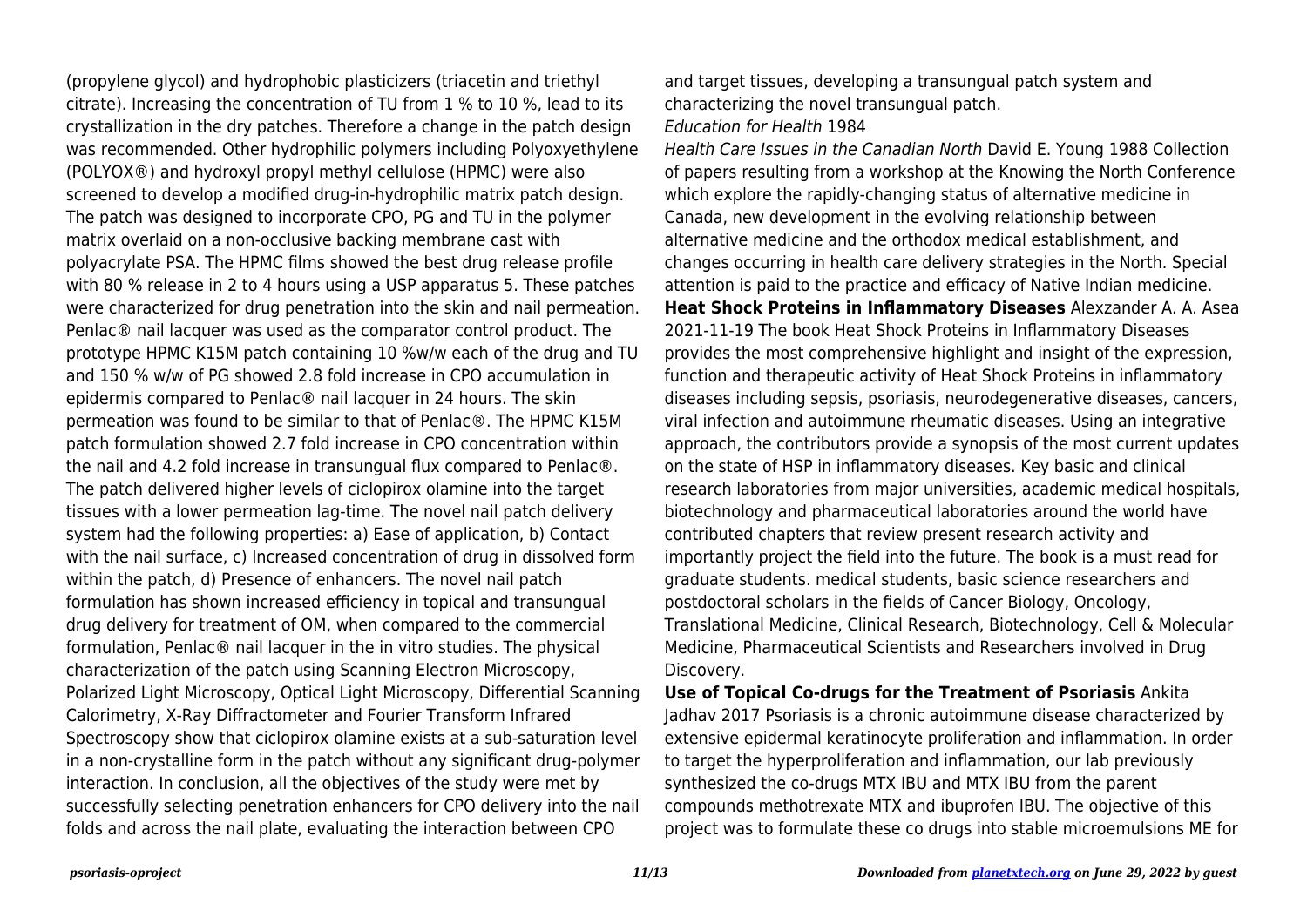topical delivery to evaluate their hydrolytic stability in the ME formulations to monitor accumulation and hydrolysis in the skin. **Psoriasiform Eruptions During Kawasaki Disease (KD)** Ellen S. Haddock 2017 A psoriasis-like eruption develops in a subset of patients with Kawasaki disease (KD).

**Development and Evaluation of a Product that Improves the Quality of Life of Patients with Psoriasis** Laura Andrea Gómez León 2018 "Psoriasis is a chronic autoimmune disease that affects about 125 million people of all ages in the world. Manifesting mainly on the skin through plaques that are not contagious. However, due to their physical appearance, psoriasis patients tend to be rejected, for which they also face emotional consequences generated by this disease... By identifying this problem and the serious effects on self-esteem, the hydro-life project begins, with the aim of finding a solution to the social problems faced by this population in their daily lives. HIDROVIVA aims to improve the selfesteem of Colombians suffering from Psoriasis, by means of a dermatological product at home that improves the aesthetic appearance of the affected areas; while symptoms such as pain, itching, and dryness of this disease are relieved; giving the user the opportunity to empower themselves in their situation and in this way overcome the problems of self-esteem." -- Tomado del Formato de Documento de Grado. A Molecular Genetic Analysis of Crohn's Disease Susceptibility Loci in Psoriasis Maria Quaranta 2012 Psoriasis is an immune-mediated skin disorder that is inherited as a complex trait. Genome-wide linkage and association studies have identified a major disease susceptibility locus (PSORS1) and several genetic determinants of smaller effect. At least two of these (the IL12B and IL23R genes) have independently been associated with Crohn's disease (CD). Thus, the aim of this project was to investigate the genetic overlap between psoriasis and CD, with a view to identifying shared pathogenic pathways. -- In the first phase of the study, 26 CD variants were genotyped in 1,256 psoriatic patients and 2,938 unaffected individuals. Significant associations (FDR

Imaging Through a Scanner, Darkly Jack Denis O'Sullivan 2012 Breast cancer is the single most prevalent form of cancer in the UK today,

accounting for around 16% of all diagnoses, and around 31% of diagnoses in women. The survival rates are good, however the prognosis is heavily dependent on the stage to which the cancer has progressed at diagnosis. In order to help accurately determine this stage, the sentinel lymph node of patients undergoing tumour resection surgery is removed and examined cytologically for the presence of cancerous cells. This examination of the lymph node is currently the rate-limiting step in the operation as a whole. There is evidence in the literature to suggest that cancerous tissue has a measurably different infrared spectrum from healthy tissue owing to chemical and morphological differences in the tissue. There is further evidence to suggest that in the visible and near infrared region, the spectra of healthy lymph node tissue is different from that of cancerous tissue. This thesis details a project, performed in collaboration with a surgical team at St Mary's Hospital, Newport, Isle of Wight, to analyse spectral images taken in the visible and near infrared, of biopsied lymph node tissue. In the course of the project, an unsupervised classification technique, based on an extension to the well established 'spectral angle', was developed to analyse the spectral images. Psoriasis affects 2-3% of the UK population causing itchy and/or painful plaques on the skin. One of the main treatments for psoriasis is UV phototherapy, exposure to which is a risk factor for burning and the development of cancers. This thesis details an investigation into the possibility of developing a targeted UV phototherapy system based on spectral imaging to delineate the plaques and a proposed new UV laser for treatment.

A Cree Healer and His Medicine Bundle David Young 2015-06-09 With the rise of urban living and the digital age, many North American healers are recognizing that traditional medicinal knowledge must be recorded before being lost with its elders. A Cree Healer and His Medicine Bundle is a historic document, including nearly 200 color photos and maps, in that it is the first in which a native healer has agreed to open his medicine bundle to share in writing his repertoire of herbal medicines and where they are found. Providing information on and photos of medicinal plants and where to harvest them, anthropologist David E. Young and botanist